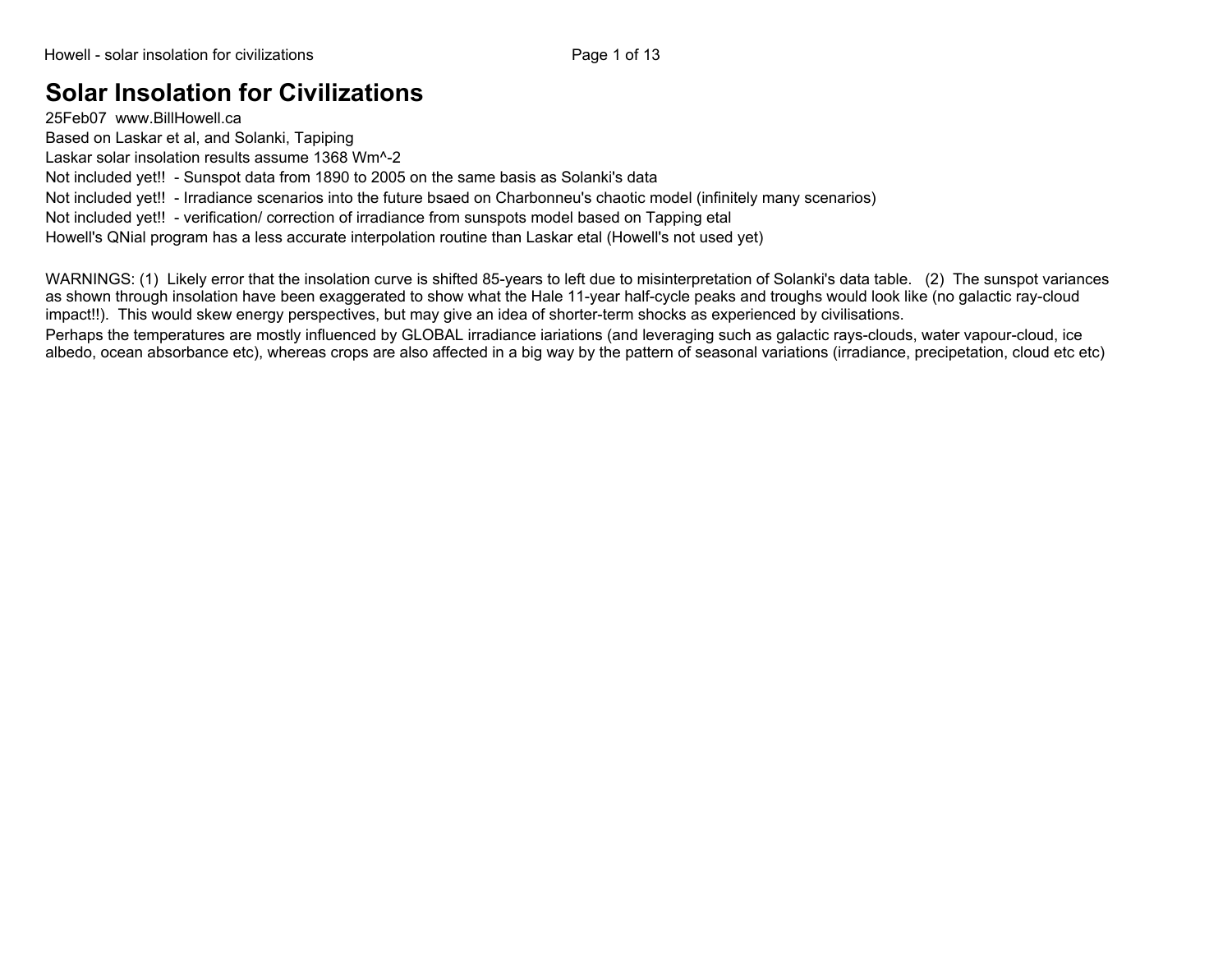



Rise and fall of civilisations

5 6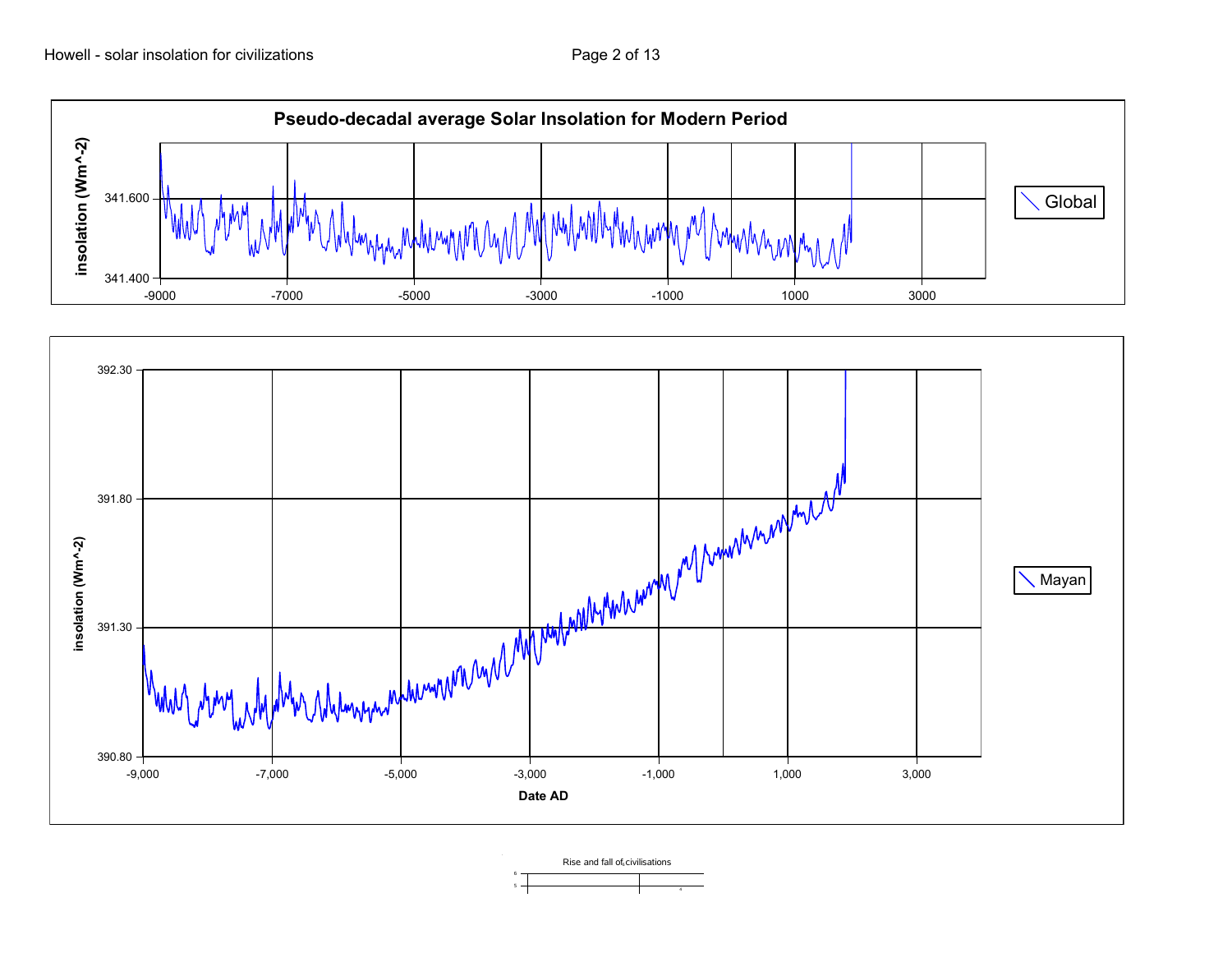6 Rise and fall of civilisations

|    |    | $\overline{\mathbf{z}}$<br>$\overline{\mathbf{a}}$ | $\overline{\mathbf{a}}$ |   | R | $\overline{\mathbf{a}}$ | 33                      |              |
|----|----|----------------------------------------------------|-------------------------|---|---|-------------------------|-------------------------|--------------|
|    |    |                                                    |                         |   |   |                         |                         | <b>n</b> Ris |
|    |    |                                                    |                         |   |   |                         |                         |              |
|    |    |                                                    |                         |   |   |                         |                         |              |
| nn | ററ |                                                    | nn                      | 0 |   |                         | -35 -25 -15 -50 500 150 |              |
|    |    |                                                    |                         |   |   |                         |                         |              |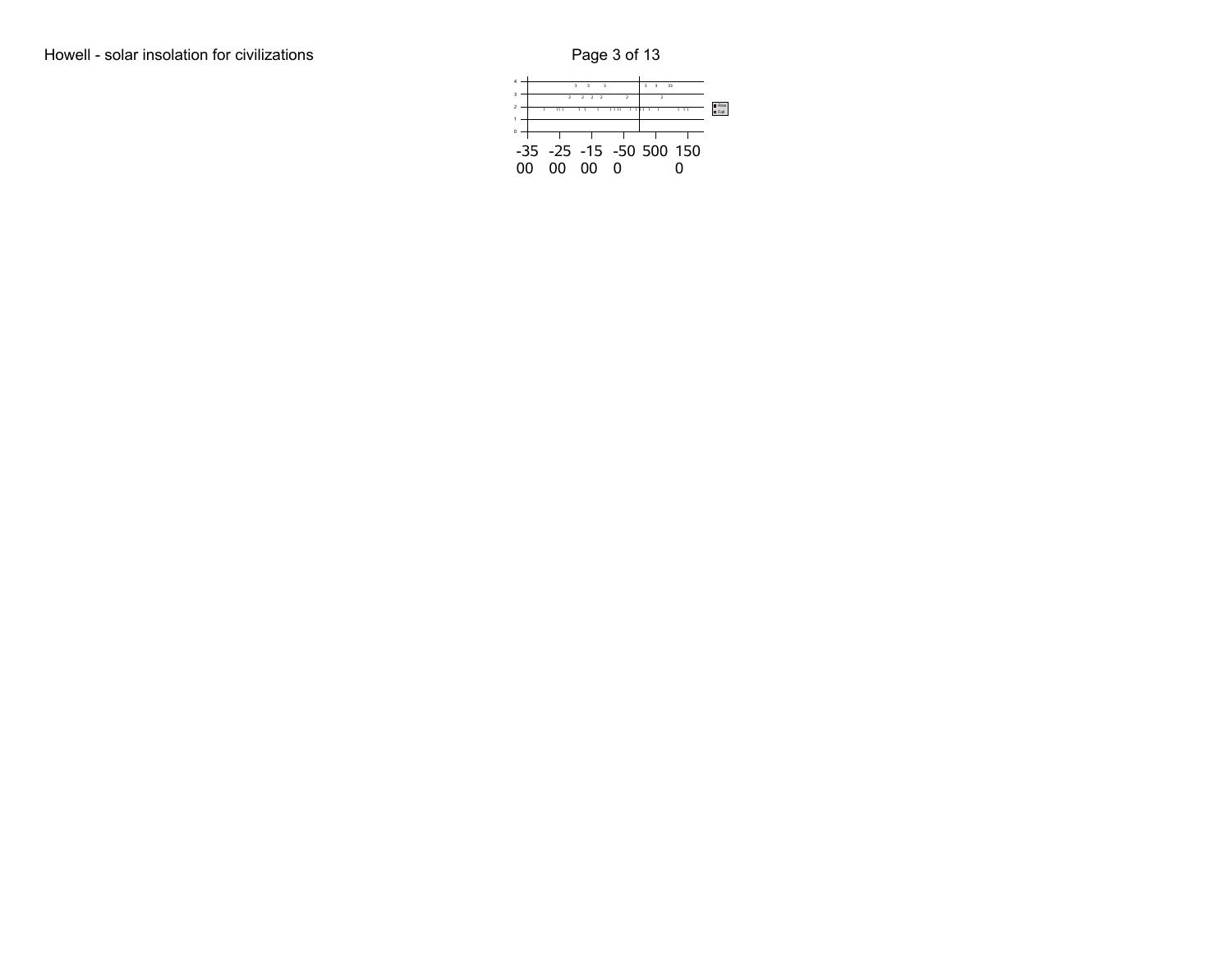## **How does one characterize "periods, phases or states" of a chaotic system (eg solar variability)?**

Valdes, Bonham-Carter - Time Dependent Neural Network Models For Detecting Changes Of State In Earth and Planetary Processes.pdf

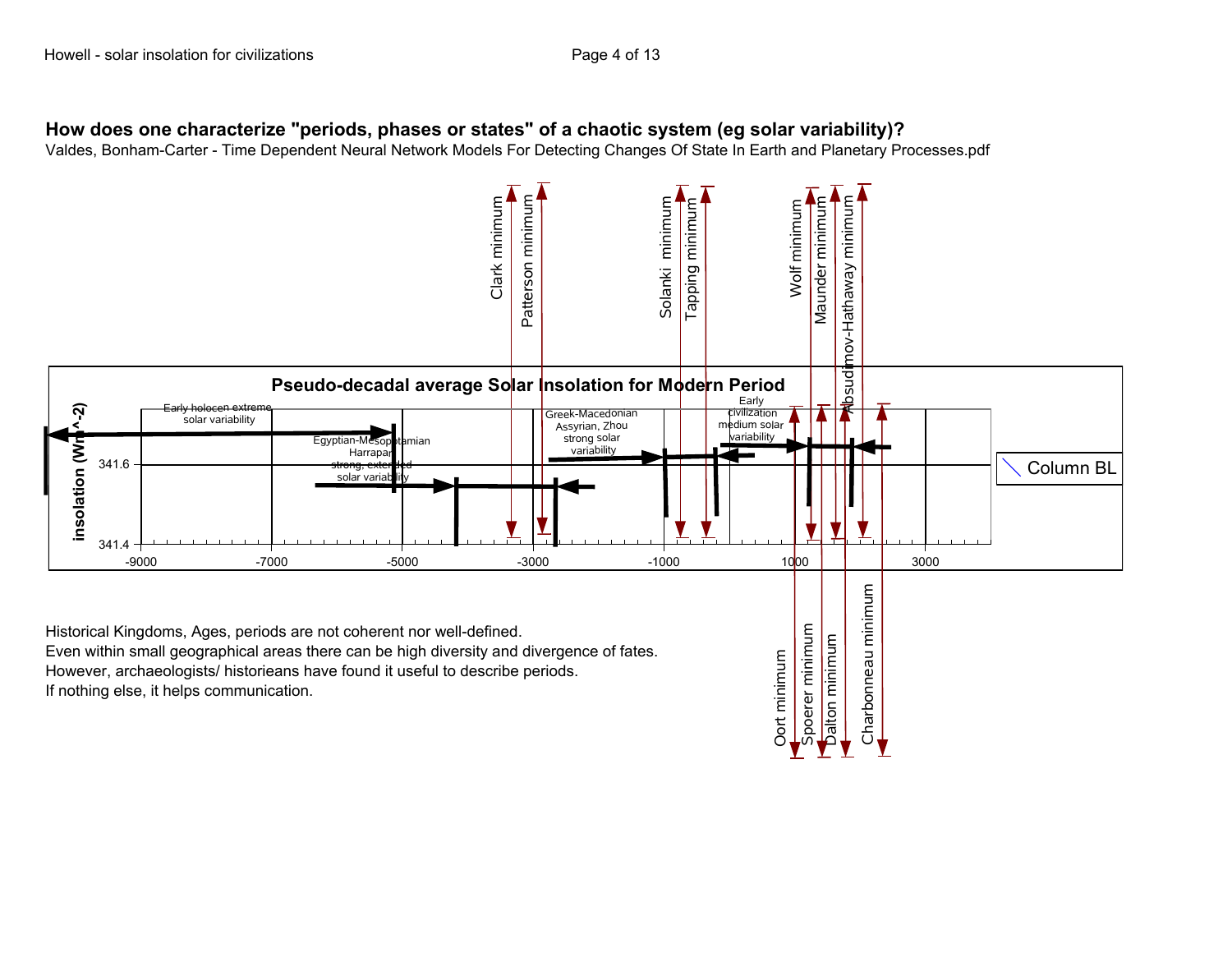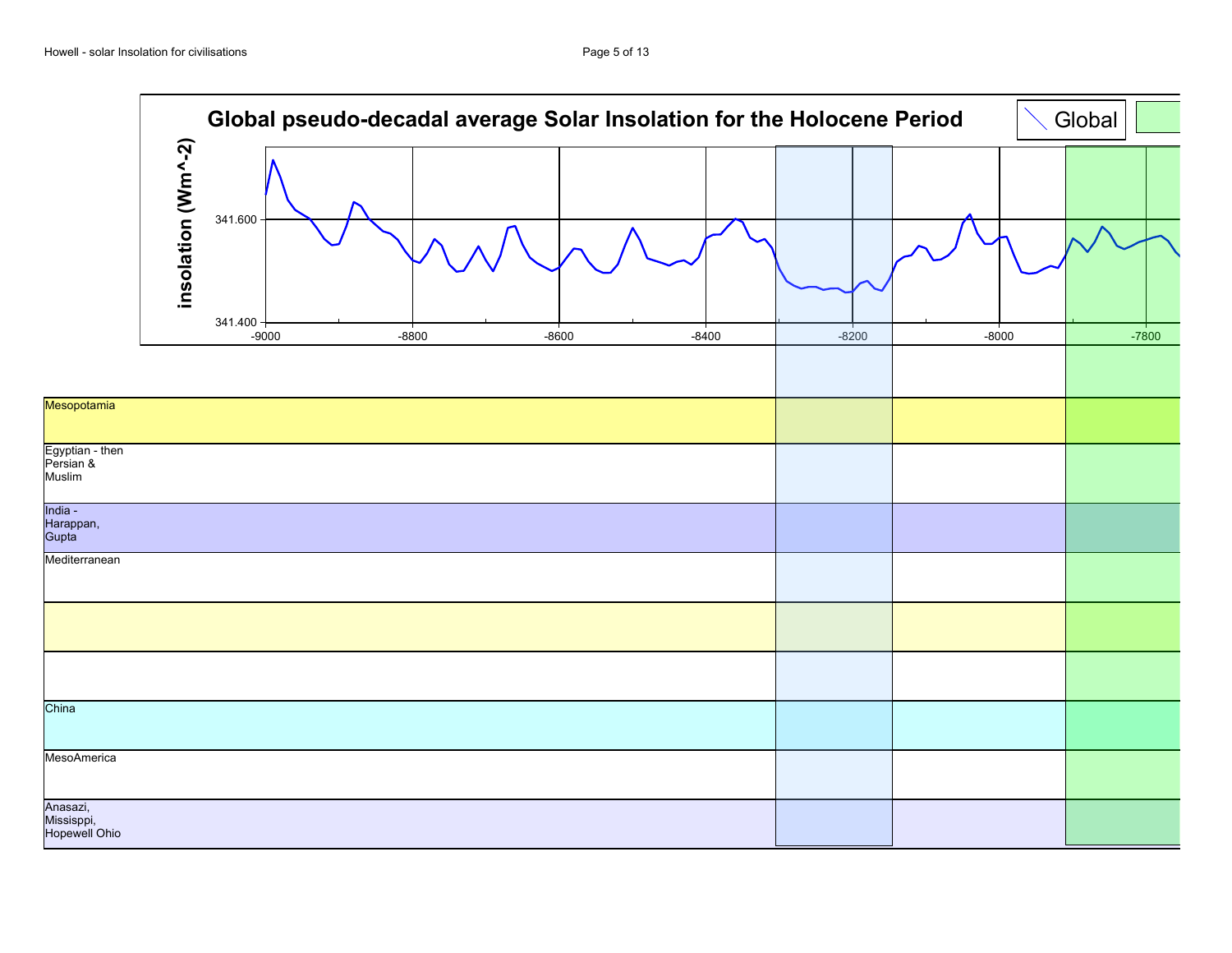Howell - solar Insolation for civilisations **Page 6 of 13** and the Unit of the Page 6 of 13

| examples and the scorchers (presumed solar maxima)<br>Stable periods (low solar variability) Cold snaps (presumed solar minima)<br>and the company of the company of<br><u> Andre Stadt van de Stadt van de Stadt van de Stadt van de Stadt van de Stadt van de Stadt van de Stadt van de</u> |
|-----------------------------------------------------------------------------------------------------------------------------------------------------------------------------------------------------------------------------------------------------------------------------------------------|
|                                                                                                                                                                                                                                                                                               |
|                                                                                                                                                                                                                                                                                               |
|                                                                                                                                                                                                                                                                                               |
|                                                                                                                                                                                                                                                                                               |
|                                                                                                                                                                                                                                                                                               |
|                                                                                                                                                                                                                                                                                               |
|                                                                                                                                                                                                                                                                                               |
|                                                                                                                                                                                                                                                                                               |
|                                                                                                                                                                                                                                                                                               |
|                                                                                                                                                                                                                                                                                               |
|                                                                                                                                                                                                                                                                                               |
|                                                                                                                                                                                                                                                                                               |
|                                                                                                                                                                                                                                                                                               |
|                                                                                                                                                                                                                                                                                               |
|                                                                                                                                                                                                                                                                                               |
|                                                                                                                                                                                                                                                                                               |
|                                                                                                                                                                                                                                                                                               |
|                                                                                                                                                                                                                                                                                               |
|                                                                                                                                                                                                                                                                                               |
|                                                                                                                                                                                                                                                                                               |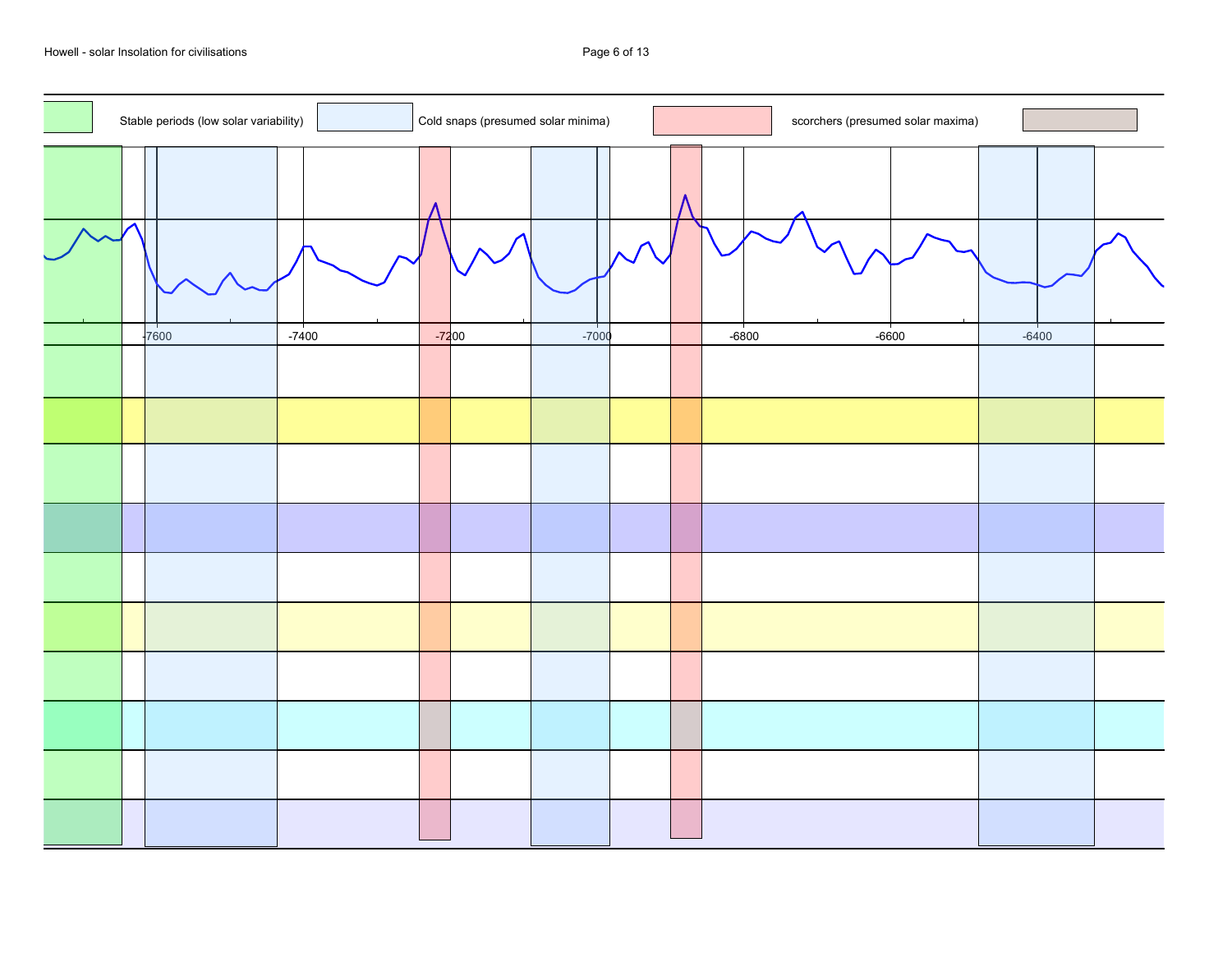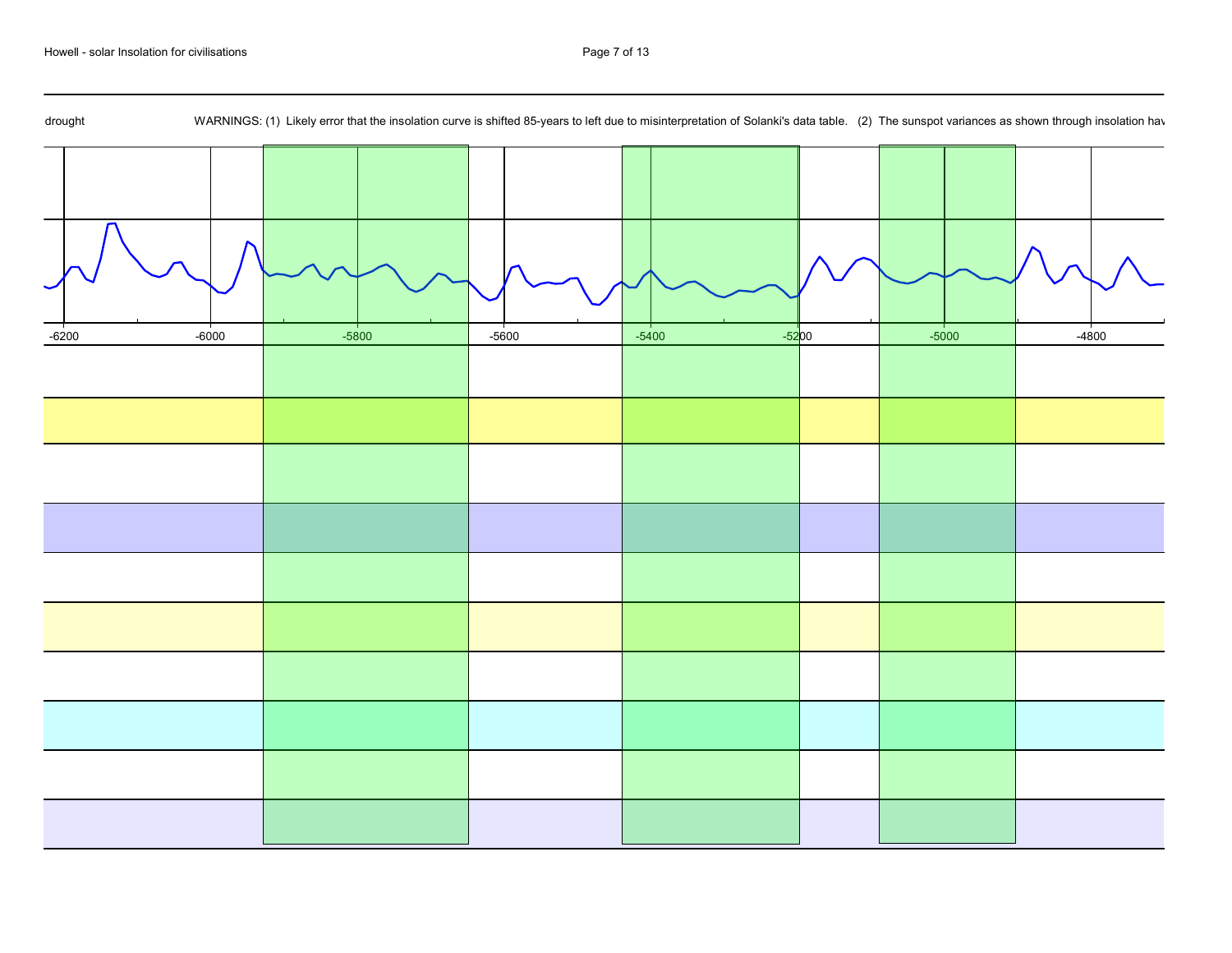

/e been exaggerated to show what the Hale 11-year half-cycle peaks and troughs would look like (no galactic ray-cloud impact!!). This would skew energy perspectives, but may give an idea of shorter-term shocks as a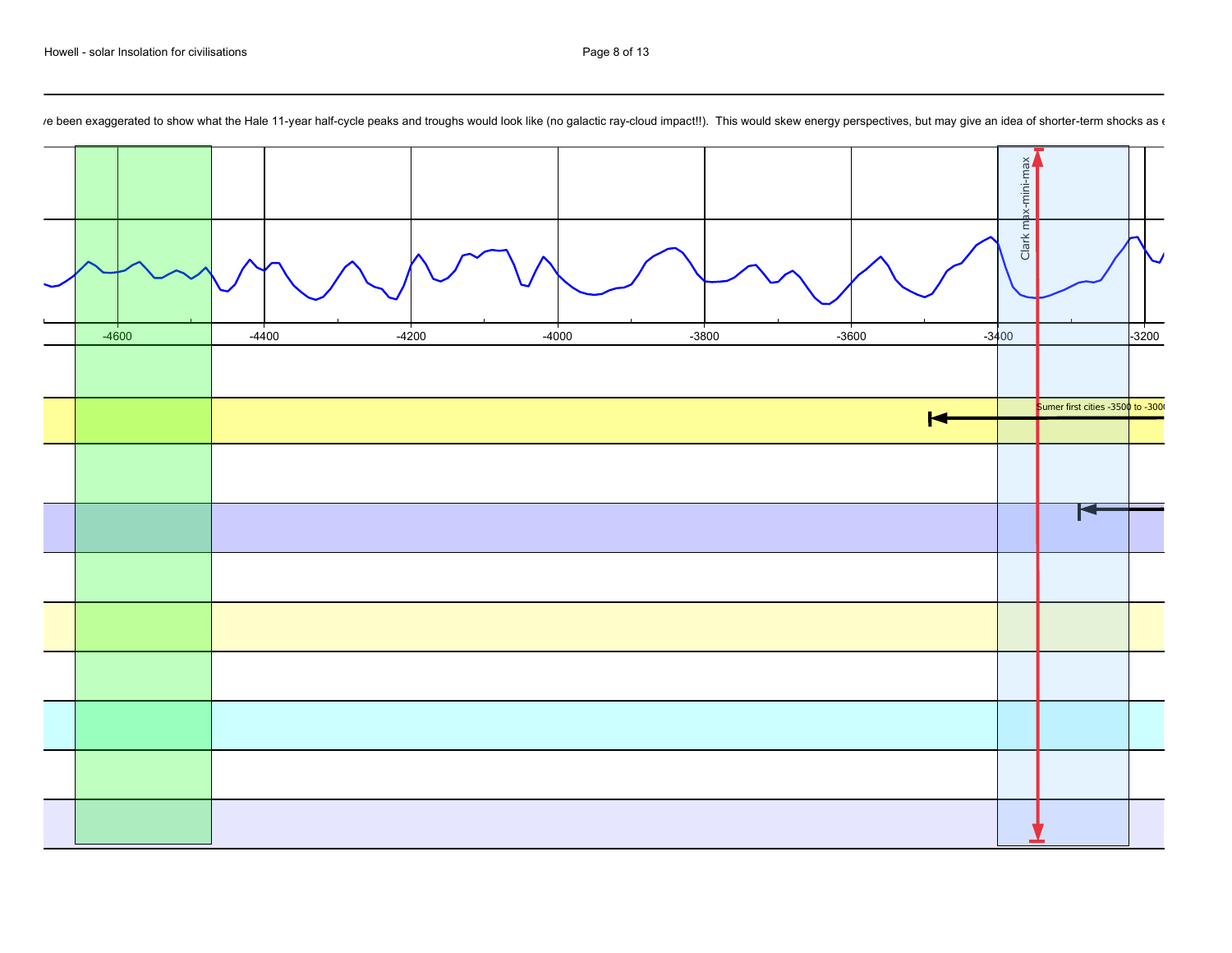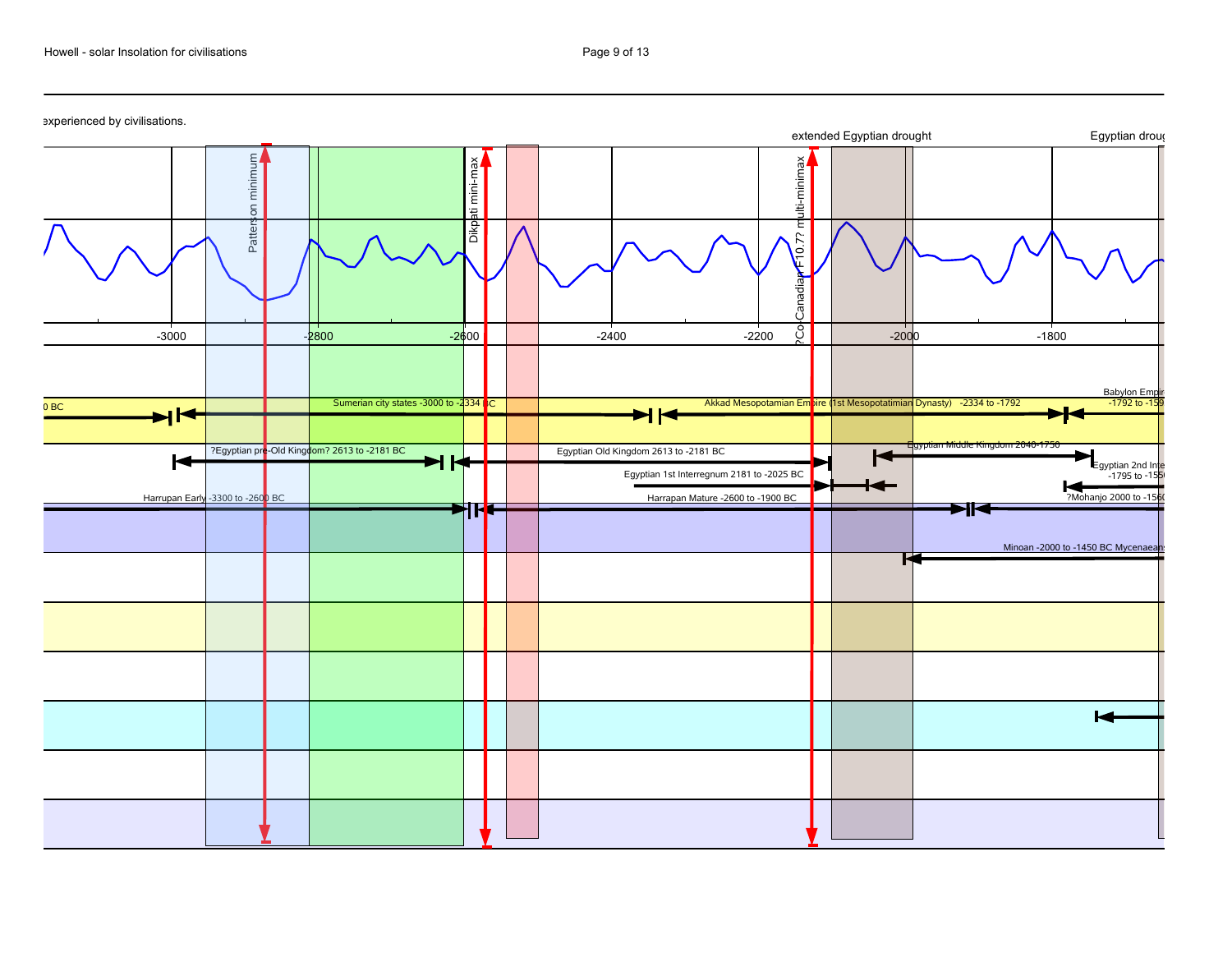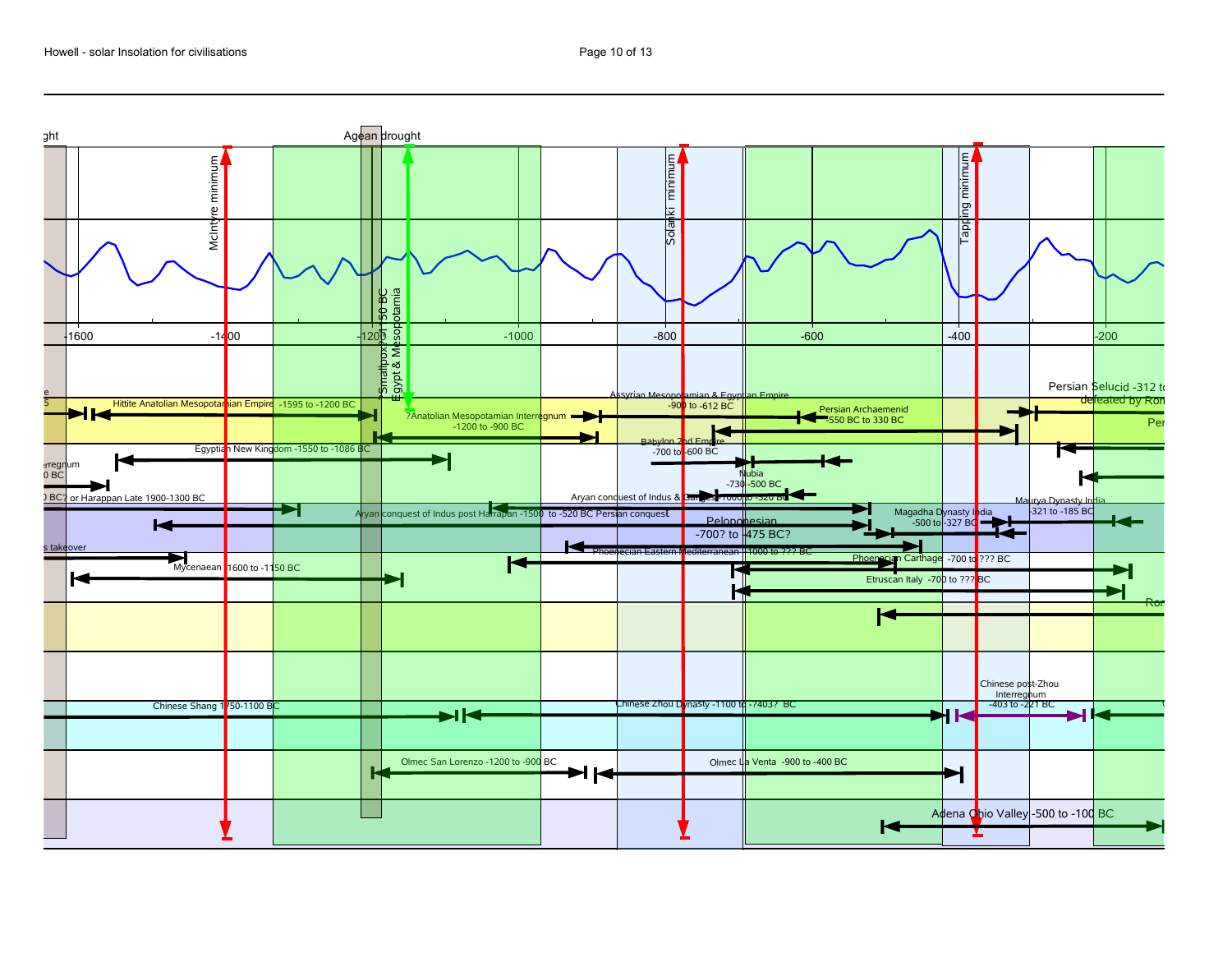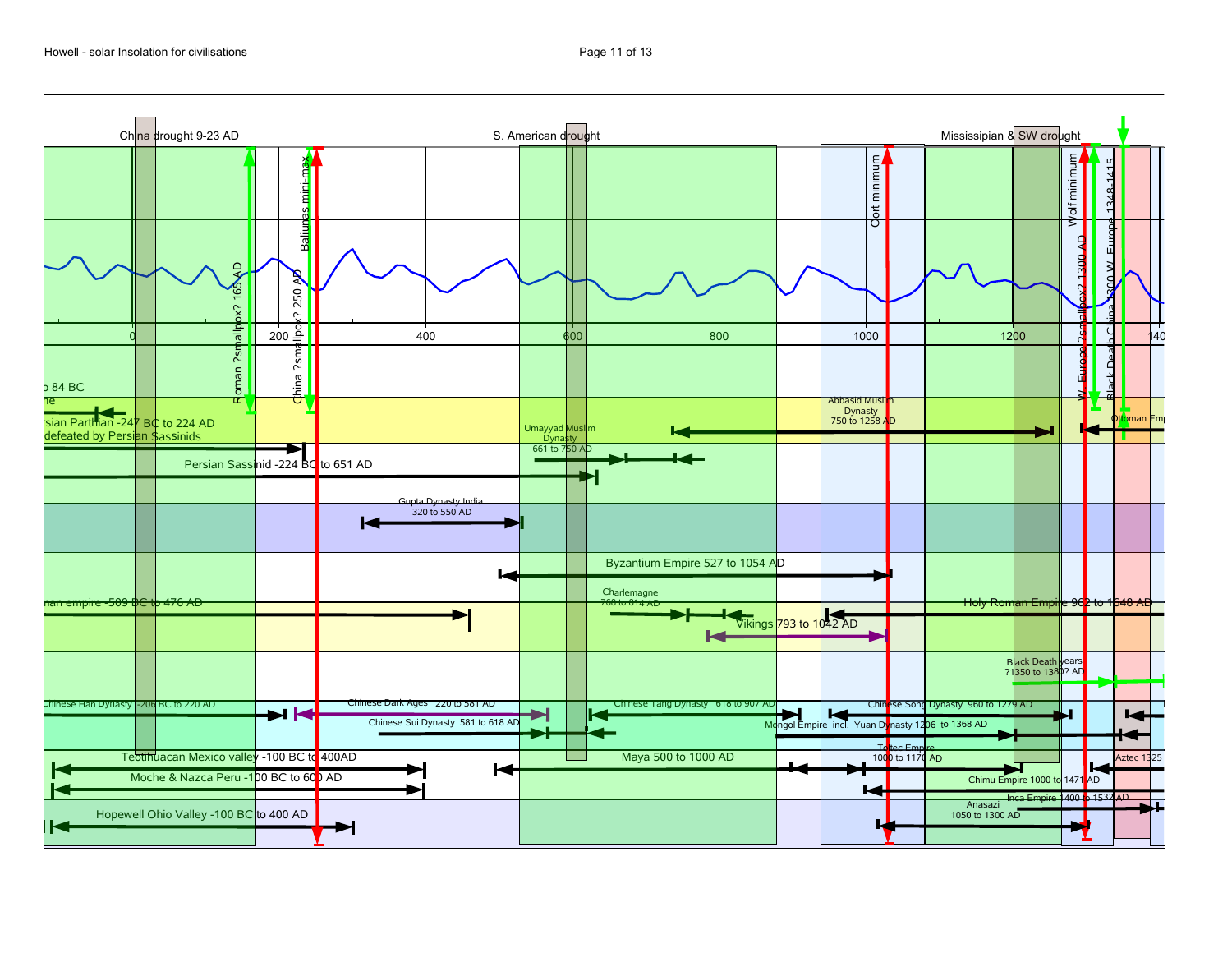| Page 12 of 13 |  |
|---------------|--|
|               |  |

| ┽╌╂ <del>┈┧┈┧╌┧╏╎</del> ╌                                                                                                                                                                                                                                                                                                                           |                                                                                                                                                                                                                                            |  |  |
|-----------------------------------------------------------------------------------------------------------------------------------------------------------------------------------------------------------------------------------------------------------------------------------------------------------------------------------------------------|--------------------------------------------------------------------------------------------------------------------------------------------------------------------------------------------------------------------------------------------|--|--|
|                                                                                                                                                                                                                                                                                                                                                     |                                                                                                                                                                                                                                            |  |  |
| ═╉══╉══┽╾╝═┽╃╌┧╾╾╾                                                                                                                                                                                                                                                                                                                                  | pire 129 <mark>9 to 1571 AD and the set of the set of the set of the set of the set of the set of the set of the set of the set of the set of the set of the set of the set of the set of the set of the set of the set of the set </mark> |  |  |
|                                                                                                                                                                                                                                                                                                                                                     |                                                                                                                                                                                                                                            |  |  |
|                                                                                                                                                                                                                                                                                                                                                     |                                                                                                                                                                                                                                            |  |  |
|                                                                                                                                                                                                                                                                                                                                                     |                                                                                                                                                                                                                                            |  |  |
| Mogu <sup>l</sup> India 523 to 1857 April 1998<br>Brit conquest<br>Distribution of the Conquest Section of the Conquest<br>Distribution of the Conquest Section of the Conquest Section of the Conquest Section of the Conquest Section of the Co                                                                                                   |                                                                                                                                                                                                                                            |  |  |
|                                                                                                                                                                                                                                                                                                                                                     |                                                                                                                                                                                                                                            |  |  |
|                                                                                                                                                                                                                                                                                                                                                     |                                                                                                                                                                                                                                            |  |  |
|                                                                                                                                                                                                                                                                                                                                                     |                                                                                                                                                                                                                                            |  |  |
|                                                                                                                                                                                                                                                                                                                                                     |                                                                                                                                                                                                                                            |  |  |
|                                                                                                                                                                                                                                                                                                                                                     |                                                                                                                                                                                                                                            |  |  |
|                                                                                                                                                                                                                                                                                                                                                     | Spain & Portugal & Americas 1469 to 1800 AD<br>Manchu or Qing Dynasty<br>Ming Dynasty 1368 to 1644 AD<br>Manchu or Qing Dynasty<br>1650 to 1820 AD<br>Inassive famine 1849/50                                                              |  |  |
|                                                                                                                                                                                                                                                                                                                                                     |                                                                                                                                                                                                                                            |  |  |
|                                                                                                                                                                                                                                                                                                                                                     |                                                                                                                                                                                                                                            |  |  |
|                                                                                                                                                                                                                                                                                                                                                     |                                                                                                                                                                                                                                            |  |  |
|                                                                                                                                                                                                                                                                                                                                                     |                                                                                                                                                                                                                                            |  |  |
|                                                                                                                                                                                                                                                                                                                                                     |                                                                                                                                                                                                                                            |  |  |
|                                                                                                                                                                                                                                                                                                                                                     |                                                                                                                                                                                                                                            |  |  |
|                                                                                                                                                                                                                                                                                                                                                     |                                                                                                                                                                                                                                            |  |  |
|                                                                                                                                                                                                                                                                                                                                                     |                                                                                                                                                                                                                                            |  |  |
|                                                                                                                                                                                                                                                                                                                                                     |                                                                                                                                                                                                                                            |  |  |
| $\begin{picture}(100,10) \put(0,0){\line(1,0){10}} \put(10,0){\line(1,0){10}} \put(10,0){\line(1,0){10}} \put(10,0){\line(1,0){10}} \put(10,0){\line(1,0){10}} \put(10,0){\line(1,0){10}} \put(10,0){\line(1,0){10}} \put(10,0){\line(1,0){10}} \put(10,0){\line(1,0){10}} \put(10,0){\line(1,0){10}} \put(10,0){\line(1,0){10}} \put(10,0){\line($ |                                                                                                                                                                                                                                            |  |  |
|                                                                                                                                                                                                                                                                                                                                                     |                                                                                                                                                                                                                                            |  |  |
|                                                                                                                                                                                                                                                                                                                                                     |                                                                                                                                                                                                                                            |  |  |